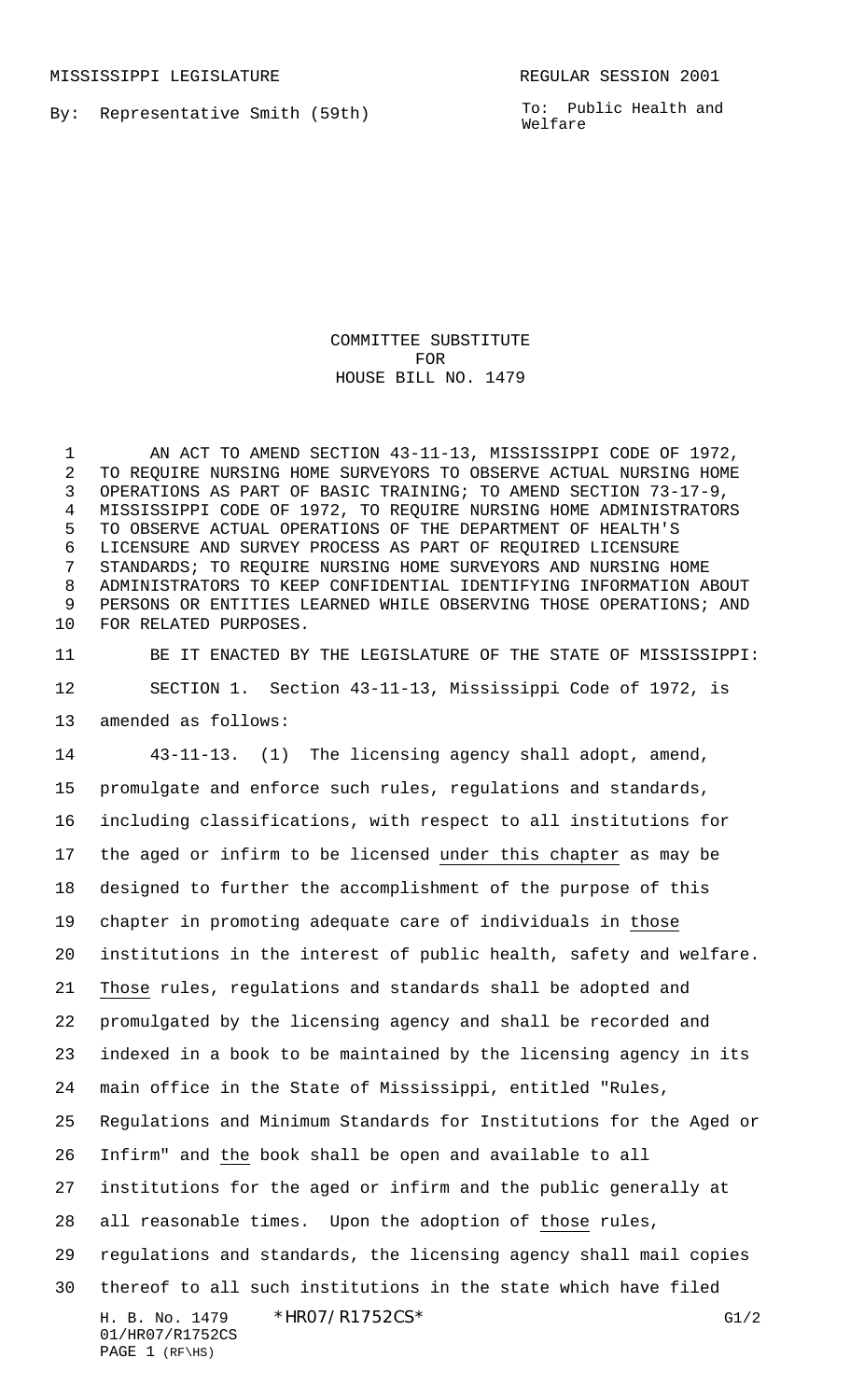with the agency their names and addresses for this purpose, but the failure to mail the same or the failure of the institutions to receive the same shall in no way affect the validity thereof. The rules, regulations and standards may be amended by the licensing agency from time to time as necessary to promote the health, safety and welfare of persons living in those institutions.

 (2) The licensee shall keep posted in a conspicuous place on the licensed premises all current rules, regulations and minimum standards applicable to fire protection measures as adopted by the licensing agency. The licensee shall furnish to the licensing agency at least once each six (6) months a certificate of approval and inspection by state or local fire authorities. Failure to comply with state laws and/or municipal ordinances and current rules, regulations and minimum standards as adopted by the licensing agency, relative to fire prevention measures, shall be prima facie evidence for revocation of license.

 (3) The State Board of Health shall promulgate rules and regulations restricting the storage, quantity and classes of drugs allowed in personal care homes. Residents requiring administration of Schedule II Narcotics as defined in the Uniform Controlled Substances Law may be admitted to a personal care home. Schedule drugs may only be allowed in a personal care home if they are administered or stored utilizing proper procedures under the direct supervision of a licensed physician or nurse.

H. B. No. 1479 \*HR07/R1752CS\* 01/HR07/R1752CS PAGE (RF\HS) (4) Beginning July 1, 2001, the licensing agency shall provide that each newly hired nursing home surveyor, as part of his or her basic training, is assigned full time to a licensed institution for the aged or infirm, for at least two (2) days within a fourteen-day period to observe actual operations in a facility outside of the survey process before the trainee begins oversight responsibilities. Subsequently, the surveyor shall not be a part of a survey or survey team in a facility in which he or she has observed, for a period of at least two (2) years. The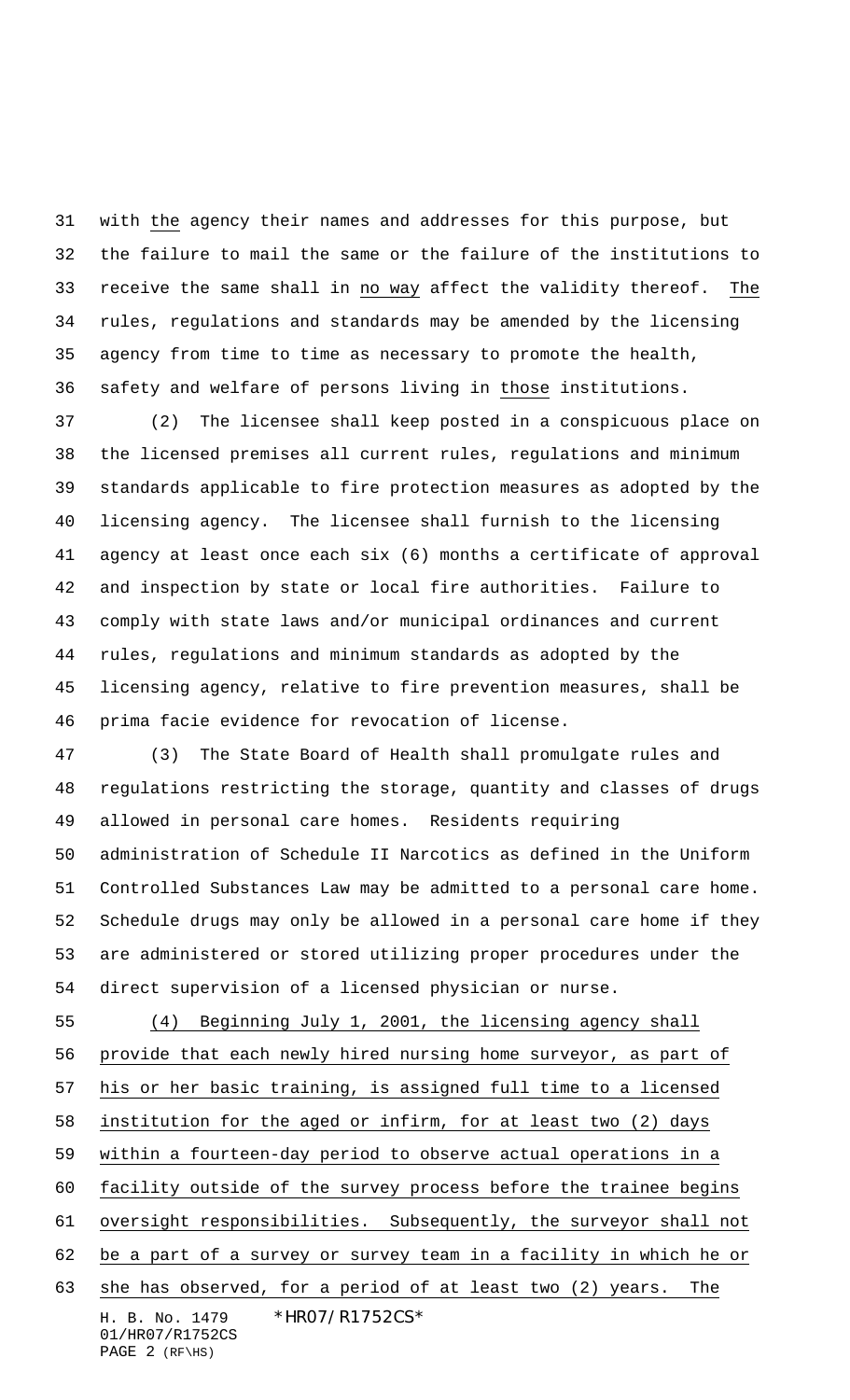surveyor shall keep confidential and not disclose to any person identifying information about any person or entity that the surveyor learned while observing operations as required by this section. SECTION 2. Section 73-17-9, Mississippi Code of 1972, is amended as follows: 73-17-9. It shall be the function and duty of the board to: (a) (i) Develop, impose, and enforce standards which must be met by individuals in order to receive a license as a nursing home administrator, which standards shall be designed to insure that nursing home administrators will be individuals who are of good character and are otherwise suitable, and who, by training or experience in the field of institutional administration, are qualified to serve as nursing home administrators; (ii) Beginning July 1, 2001, the board shall provide that meeting the licensure standards will include a 81 requirement that the individual spend at least two (2) days within a fourteen-day period with surveyors and personnel of the Division of Licensure and Certification, State Department of Health, to observe actual operations of the licensure and survey process. The individual shall keep confidential and not disclose to any person identifying information about any person or entity that the individual learned while observing operations as required by this subparagraph. (b) Develop and apply appropriate techniques, including examinations and investigations, for determining whether an 91 individual meets such standards; (c) Issue licenses to individuals determined, after the application of such techniques, to meet such standards, and revoke or suspend licenses previously issued by the board in any case

where the individual holding any such license is determined

H. B. No. 1479 \*HR07/R1752CS\* 01/HR07/R1752CS PAGE (RF\HS)